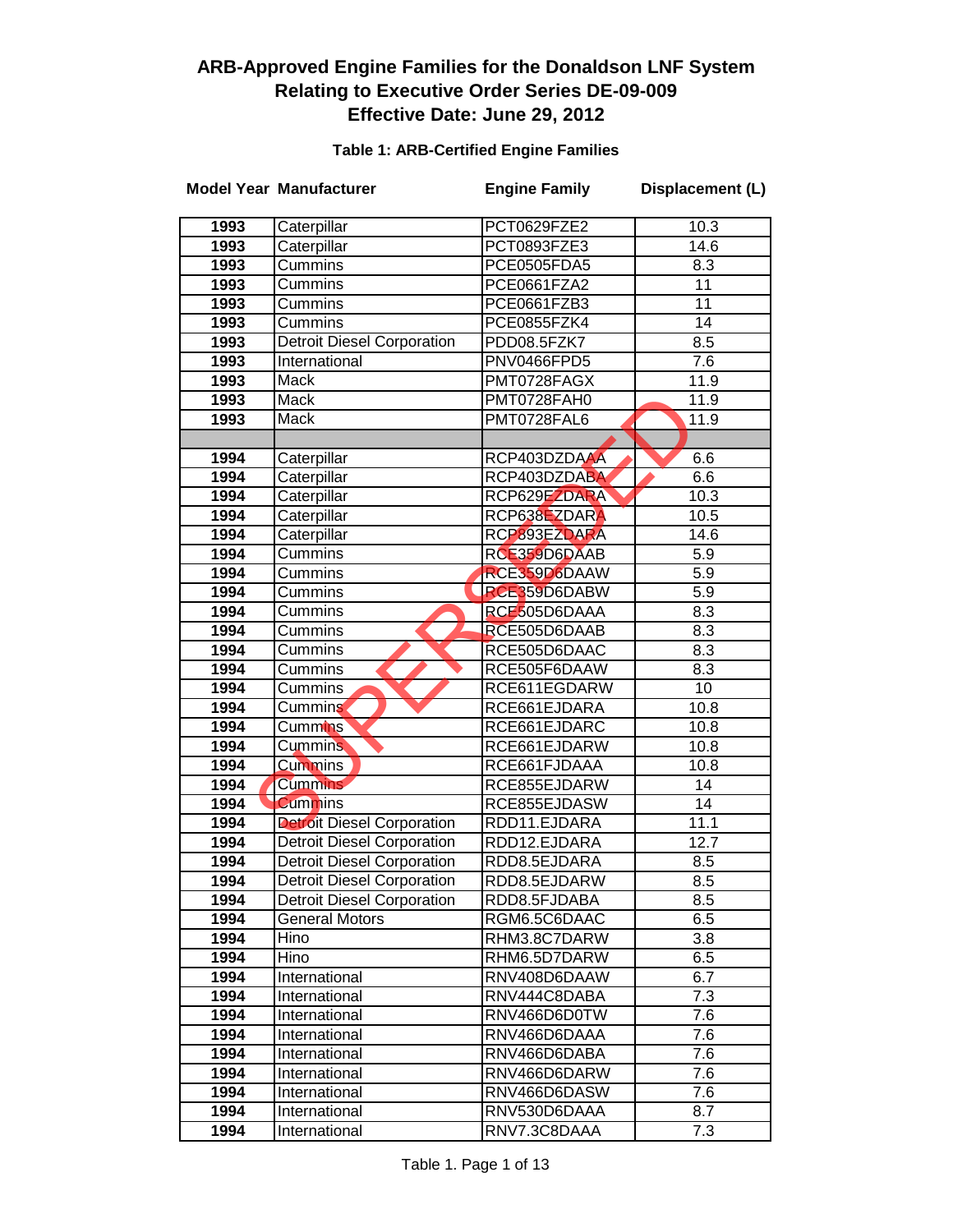|      | <b>Model Year Manufacturer</b>    | <b>Engine Family</b> | Displacement (L) |
|------|-----------------------------------|----------------------|------------------|
| 1994 | Isuzu                             | RSZ3.9C6DARW         | 3.9              |
| 1994 | Mack                              | RMK728EGDARA         | 11.9             |
| 1994 | Mack                              | RMK728EJDARA         | 11.9             |
| 1994 | Mercedes Benz                     | RMB6.0D6DAAA         | 6                |
| 1994 | Mercedes Benz                     | RMB6.0D6DARA         | 6                |
| 1994 | Mitsubishi                        | RMT238B7DAAA         | 3.9              |
| 1994 | Nissan                            | RND254C6DAAA         | 4.2              |
| 1994 | Nissan                            | RND423D6DAAA         | 7                |
| 1994 | Perkins                           | RPK243C6DAAA         | 4                |
| 1994 | Perkins                           | RPK365D6DAAA         | 6                |
| 1994 | Volvo                             | RVT12.EJDBRA         | 12.1             |
| 1994 | Volvo                             | RVT6.7D6DBRA         | 6.7              |
|      |                                   |                      |                  |
| 1995 | Caterpillar                       | SCP403DZDAAA         | 6.6              |
| 1995 | Caterpillar                       | SCP403DZDABA         | 6.6              |
| 1995 | Caterpillar                       | SCP403DZDARK         | 6.6              |
| 1995 | Caterpillar                       | SCP442DZDARK         | 7.1              |
| 1995 | Caterpillar                       | SCP629EZDARK         | 10.3             |
| 1995 | Caterpillar                       | SCP629EZDARM         | 10.3             |
| 1995 | Caterpillar                       | SCP638EZDARA         | 10.5             |
| 1995 | Caterpillar                       | SCP729EZDARL         | $\overline{12}$  |
| 1995 | Caterpillar                       | <b>SCP893EZDARK</b>  | 14.6             |
| 1995 | Cummins                           | SCE239D6DAAA         | 5.9              |
| 1995 | Cummins                           | SCE359D6DAAA         | 5.9              |
| 1995 | Cummins                           | SCE359D6DAAW         | 5.9              |
| 1995 | Cummins                           | SCE359D6DABW         | 5.9              |
| 1995 | Cummins                           | SCE505D6DAAA         | 8.3              |
| 1995 | <b>Cummins</b>                    | SCE505D6DAAW         | 8.3              |
| 1995 | Cummins                           | SCE505D6DABW         | 8.3              |
| 1995 | <b>Cummins</b>                    | SCE505F6DAAW         | 8.3              |
| 1995 | <b>Cummins</b>                    | SCE611EGDARW         | 10               |
| 1995 | <b>Cummins</b>                    | SCE661EJDARA         | 10.8             |
| 1995 | <b>Cummins</b>                    | SCE661EJDARC         | 10.8             |
| 1995 | <b>Cummins</b>                    | SCE661EJDARW         | 10.8             |
| 1995 | Cummins                           | SCE661EJDASW         | 10.8             |
| 1995 | Cummins                           | SCE661EJDATW         | 10.8             |
| 1995 | Cummins                           | SCE661FJDAAA         | 10.8             |
| 1995 | Cummins                           | SCE855EJDARA         | 14               |
| 1995 | Cummins                           | SCE855EJDARB         | 14               |
| 1995 | Cummins                           | SCE855EJDARW         | 14               |
| 1995 | Cummins                           | SCE855EJDASW         | 14               |
| 1995 | Cummins                           | SCE855EJDATW         | 14               |
| 1995 | <b>Detroit Diesel Corporation</b> | SDD11.EJDARA         | 11.1             |
| 1995 | <b>Detroit Diesel Corporation</b> | SDD12.EJDARA         | 12.7             |
| 1995 | <b>Detroit Diesel Corporation</b> | SDD8.5EJDABA         | 8.5              |
| 1995 | <b>Detroit Diesel Corporation</b> | SDD8.5EJDARA         | 8.5              |
| 1995 | <b>Detroit Diesel Corporation</b> | SDD8.5EJDARW         | 8.5              |
| 1995 | Hino                              | SHM3.8C7DARW         | 3.8              |
| 1995 | Hino                              | SHM6.5D7DARW         | 6.5              |
| 1995 | International                     | SNV444C8DOAA         | 7.3              |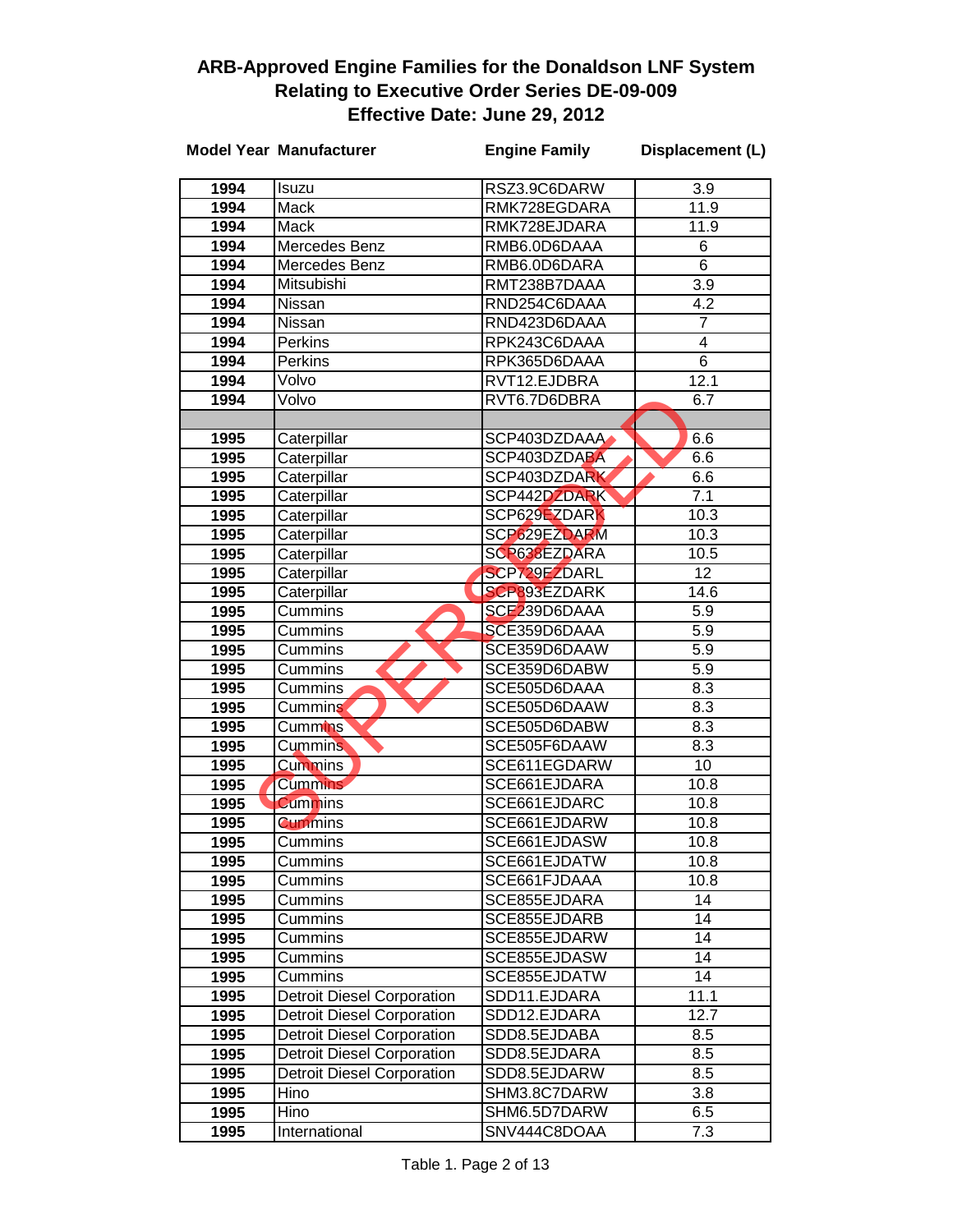|              | <b>Model Year Manufacturer</b> | <b>Engine Family</b>         | Displacement (L) |
|--------------|--------------------------------|------------------------------|------------------|
| 1995         | International                  | SNV444C8DORA                 | 7.3              |
| 1995         | International                  | SNV444C8DOSA                 | $\overline{7.3}$ |
| 1995         | International                  | SNV466D6DARA                 | 7.6              |
| 1995         | International                  | SNV466D6DASA                 | 7.6              |
| 1995         | International                  | SNV466D6DATA                 | 7.6              |
| 1995         | International                  | SNV466D8DARB                 | 7.6              |
| 1995         | International                  | SNV466D8DASB                 | 7.6              |
| 1995         | International                  | SNV466D8DATB                 | 7.6              |
| 1995         | International                  | SNV530D6DARA                 | 8.7              |
| 1995         | International                  | SNV530E6DASA                 | 8.7              |
| 1995         | International                  | SNV530F6DATA                 | 8.7              |
| 1995         | Isuzu                          | SSZ3.9C6DARW                 | 3.9              |
| 1995         | Isuzu                          | SSZ7.1D6DAAA                 | 7.1              |
| 1995         | Mack                           | SMK728EGDARA                 | 11.9             |
| 1995         | <b>Mack</b>                    | SMK728EJDARA                 | 11.9             |
| 1995         | Mercedes Benz                  | SMB6.0D6DAAA                 | 6                |
| 1995         | Mercedes Benz                  | SMB6.0D6DARA                 | 6                |
| 1995         | Mitsubishi                     | SMT460D7DAAA                 | 7.5              |
| 1995         | Nissan                         | SND <sub>254C6DAAA</sub>     | $4.\overline{2}$ |
| 1995         | Nissan                         | SND423D6DAAA                 | 7                |
| 1995         | Perkins                        | SPK243C6DAAA                 | 4                |
| 1995         | Perkins                        | SPK365D6DAAA                 | 6                |
| 1995         | Renault                        | SR3377D8DAAW                 | 6.2              |
| 1995         | Renault                        | SR3377D8DABW                 | 6.2              |
| 1995         | Volvo                          | SVT12.EJDBRA                 | 12.1             |
| 1995         | Volvo                          | SVT6.7D6DBRA                 | 6.7              |
|              |                                |                              |                  |
| 1996         | Caterpillar                    | TCP403DZDAAA                 | 6.6              |
| 1996         | Caterpillar                    | TCP403DZDABA                 | 6.6              |
| 1996         | Caterpillar                    | TCP403DZDARK                 | 6.6              |
| 1996         | <b>Caterpillar</b>             | TCP442DZDAAK                 | 7.1              |
| 1996         | Caterpillar                    | TCP442DZDARK                 | $\overline{7}.1$ |
| 1996         | Caterpillar                    | TCP629EZDARK                 | 10.3             |
| 1996         | Caterpillar                    | TCP629EZDARM                 | 10.3             |
| 1996         | Caterpillar                    | TCP638EZDARA                 | 10.5             |
| 1996         | Caterpillar                    | TCP729EZDARL                 | 12               |
| 1996         | Caterpillar                    | TCP893EZDARK<br>TCE239D6DAAA | 14.6             |
| 1996         | Cummins                        | TCE359D6D1AA                 | 3.9<br>5.9       |
| 1996         | Cummins<br>Cummins             | TCE359D6DAAA                 | 5.9              |
| 1996<br>1996 | Cummins                        | TCE359D6DABW                 | 5.9              |
| 1996         | Cummins                        | TCE505D6DAAA                 | 8.3              |
| 1996         | Cummins                        | TCE505D6DAAW                 | 8.3              |
| 1996         | Cummins                        | TCE505D6DABW                 | 8.3              |
| 1996         | Cummins                        | TCE661EJDARA                 | 10.8             |
| 1996         | Cummins                        | TCE661EJDARB                 | 10.8             |
| 1996         | Cummins                        | TCE661EJDARC                 | 10.8             |
| 1996         | Cummins                        | TCE661EJDARW                 | 10.8             |
| 1996         | Cummins                        | TCE661EJDASW                 | 10.8             |
| 1996         | Cummins                        | TCE661EJDATW                 | 10.8             |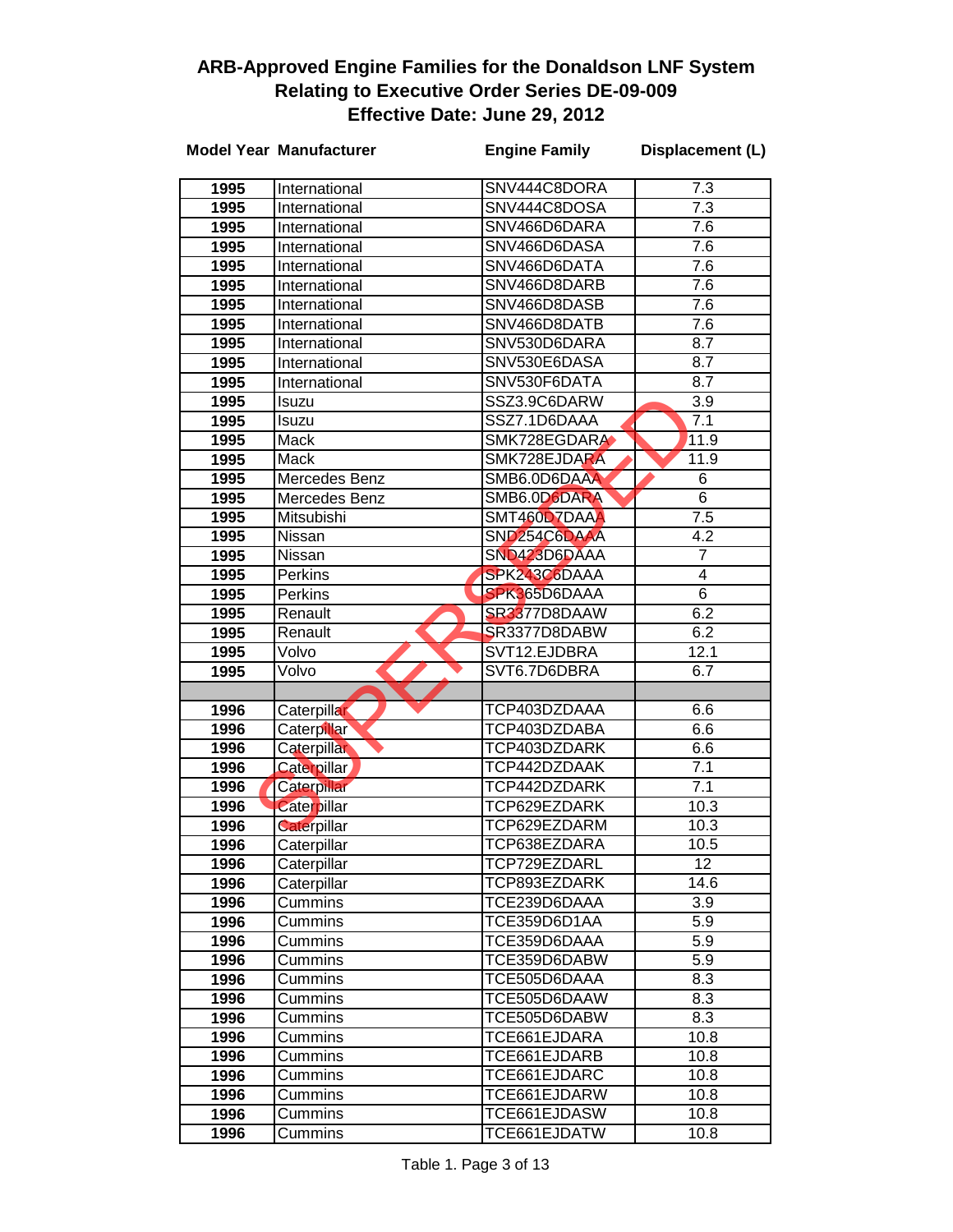|      | <b>Model Year Manufacturer</b>    | <b>Engine Family</b> | Displacement (L) |
|------|-----------------------------------|----------------------|------------------|
| 1996 | Cummins                           | TCE661FJDABA         | 10.8             |
| 1996 | Cummins                           | TCE855EJDARA         | $\overline{14}$  |
| 1996 | Cummins                           | TCE855EJDARB         | 14               |
| 1996 | Cummins                           | TCE855EJDARW         | $\overline{14}$  |
| 1996 | <b>Cummins</b>                    | TCE855EJDASW         | 14               |
| 1996 | Cummins                           | TCE855EJDATW         | 14               |
| 1996 | <b>Detroit Diesel Corporation</b> | TDD11.EJDARA         | 11.1             |
| 1996 | <b>Detroit Diesel Corporation</b> | TDD12.EJDARA         | 12.7             |
| 1996 | <b>Detroit Diesel Corporation</b> | TDD12.EJDATW         | 12               |
| 1996 | <b>Detroit Diesel Corporation</b> | TDD8.5EJDARA         | 8.5              |
| 1996 | <b>Detroit Diesel Corporation</b> | TDD8.5EJDARW         | 8.5              |
| 1996 | <b>Detroit Diesel Corporation</b> | TDD8.5FJDABA         | 8.5              |
| 1996 | <b>General Motors</b>             | TGM6.5C6DABA         | 6.5              |
| 1996 | General Motors                    | TGM6.5C6DABW         | 6.5              |
| 1996 | Hino                              | THM3.8C7DARW         | 3.8              |
| 1996 | Hino                              | THM6.5D7DARW         | 6.5              |
| 1996 | International                     | TNV444C8DORA         | 7.3              |
| 1996 | International                     | TNV444C8DOSA         | $\overline{7.3}$ |
| 1996 | International                     | TNV466D6DATB         | 7.6              |
| 1996 | International                     | TNV466D8DARB         | 7.6              |
| 1996 | International                     | TNV466D8DATB         | 7.6              |
| 1996 | International                     | <b>TNV530D6DARA</b>  | 8.7              |
| 1996 | International                     | TNV530D8DARA         | 8.7              |
| 1996 | International                     | <b>TNV530E6DASA</b>  | 8.7              |
| 1996 | International                     | TNV530E8DASA         | 8.7              |
| 1996 | International                     | TNV7.3B8DOAA         | 7.3              |
| 1996 | International                     | TNV7.3C8DAAA         | $\overline{7.3}$ |
| 1996 | Isuzu                             | TSZ3.9C6DARW         | $\overline{3.9}$ |
| 1996 | Isuzu                             | TSZ7.1D6DAAA         | 7.1              |
| 1996 | Isuzu                             | TSZ7.1D6DAAA         | 7.1              |
| 1996 | <b>Mack</b>                       | TMK728EGDARA         | 11.9             |
| 1996 | <b>Mack</b>                       | TMK728EJDARA         | 11.9             |
| 1996 | <b>Mitsubishi</b>                 | TMT238C7DBAA         | $\overline{3.9}$ |
| 1996 | <b>Mitsubishi</b>                 | TMT358D7DBAA         | 5.9              |
| 1996 | Mitsubishi                        | TMT460D7DBAA         | $\overline{7.5}$ |
| 1996 | Nissan                            | TND254C6DAAA         | 4.2              |
| 1996 | Nissan                            | TND423D6DAAA         | 6.9              |
| 1996 | <b>Perkins</b>                    | TPK243C6DAAA         | 4                |
| 1996 | Perkins                           | TPK365D6DAAA         | 6                |
| 1996 | Renault                           | TR3377D8DAAW         | 6.2              |
| 1996 | Renault                           | TR3377D8DABW         | 6.2              |
| 1996 | Volvo                             | TVT12.EJDBRA         | 12.1             |
| 1996 | Volvo                             | TVT6.7D6DBRA         | 6.7              |
| 1997 | Caterpillar                       | VCP403DZDAAA         | 6.6              |
| 1997 | Caterpillar                       | VCP403DZDABA         | 6.6              |
| 1997 | Caterpillar                       | VCP403DZDARK         | 6.6              |
| 1997 | Caterpillar                       | VCP442DZDAAK         | 7.1              |
| 1997 | Caterpillar                       | VCP442DZDARK         | 7.1              |
| 1997 | Caterpillar                       | VCP629EZDARK         | 10.3             |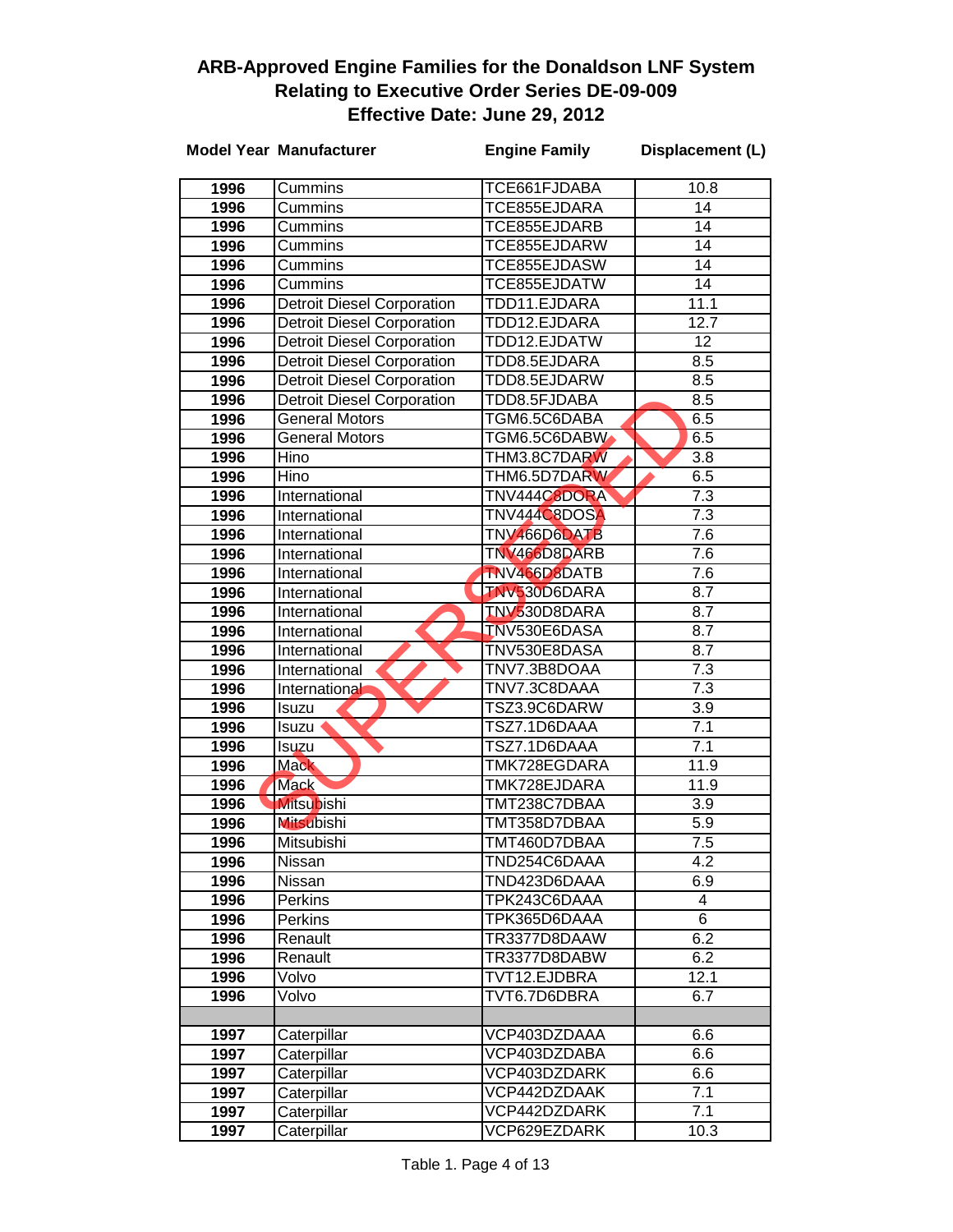|              | <b>Model Year Manufacturer</b>    | <b>Engine Family</b>         | Displacement (L) |
|--------------|-----------------------------------|------------------------------|------------------|
| 1997         | Caterpillar                       | VCP629EZDARX                 | 10.3             |
| 1997         | Caterpillar                       | VCP638EZDARA                 | 10.5             |
| 1997         | Caterpillar                       | VCP729EZDARX                 | 12               |
| 1997         | Caterpillar                       | VCP893EZDARA                 | 14.6             |
| 1997         | Caterpillar                       | VCP893EZDARX                 | 14.6             |
| 1997         | Caterpillar                       | VCP967EZDARK                 | 15.8             |
| 1997         | Cummins                           | VCE239D6DAAA                 | 3.9              |
| 1997         | Cummins                           | VCE359D6D1AK                 | $\overline{5.9}$ |
| 1997         | Cummins                           | VCE359D6DAAA                 | 5.9              |
| 1997         | Cummins                           | VCE359D6DABW                 | 5.9              |
| 1997         | Cummins                           | VCE359DJDARA                 | 5.9              |
| 1997         | Cummins                           | VCE505D6DAAA                 | 8.3              |
| 1997         | Cummins                           | VCE505D6DAAW                 | 8.3              |
| 1997         | Cummins                           | VCE505D6DABW                 | 8.3              |
| 1997         | Cummins                           | VCE661EJDARB                 | 10.8             |
| 1997         | Cummins                           | VCE661EJDARC                 | 10.8             |
| 1997         | Cummins                           | VCE661EJDASA                 | 10.8             |
| 1997         | Cummins                           | VCE661EJDATW                 | 10.8             |
| 1997         | Cummins                           | VCE661FJDABA                 | 10.8             |
| 1997         | Cummins                           | VCE855EJDARA                 | 14               |
| 1997         | Cummins                           | VCE855EJDARB                 | 14               |
| 1997         | Cummins                           | VCE855EJDARC                 | 14               |
| 1997         | Cummins                           | VCE855EJDATW                 | 14               |
| 1997         | <b>Detroit Diesel Corporation</b> | VDD11.EJDARA                 | 11.1             |
| 1997         | <b>Detroit Diesel Corporation</b> | VDD12.EJDARA                 | 12.7             |
| 1997         | Detroit Diesel Corporation        | VDD12.EJDATA                 | 12               |
| 1997         | <b>Detroit Diesel Corporation</b> | VDD3.8C8DABA                 | 3.8              |
| 1997         | <b>Detroit Diesel Corporation</b> | VDD8.5EJDARA                 | 8.5              |
| 1997         | <b>Detroit Diesel Corporation</b> | VDD8.5FJDABA                 | 8.5              |
| 1997         | <b>General Motors</b>             | VGM6.5C6DAAA                 | 6.5              |
| 1997         | <b>General Motors</b>             | VGM6.5C6DABA                 | 6.5              |
| 1997         | <b>General Motors</b>             | VGM6.5C6DARW                 | 6.5              |
| 1997         | <b>Hino</b>                       | VHM8.0DHDARA                 | 8                |
| 1997         | International                     | VNV444C8DARW                 | $\overline{7.3}$ |
| 1997         | International                     | VNV444C8DASW                 | 7.3              |
| 1997         | International                     | VNV466D6DARA                 | 7.6              |
| 1997         | International                     | VNV466D8DARW                 | 7.6              |
| 1997         | International                     | VNV466D8DASA<br>VNV530D6DARA | 7.6<br>8.7       |
| 1997         | International                     | VNV530D8DARA                 | 8.7              |
| 1997         | International                     | VNV530E6DASA                 | 8.7              |
| 1997         | International                     | VNV530E8DASA                 | 8.7              |
| 1997<br>1997 | International                     | VNV7.3C8DAAA                 | 7.3              |
| 1997         | International<br>International    | VNV7.3C8DAAW                 | 7.3              |
| 1997         | International                     | VNV7.3W8DOAK                 | 7.3              |
| 1997         | Isuzu                             | VSZ3.9C6DARA                 | $\overline{3.9}$ |
| 1997         | Isuzu                             | VSZ7.1D6DAAA                 | 7.1              |
| 1997         | Isuzu                             | VSZ7.1D6DAAW                 | 7.1              |
| 1997         | Mack                              | VMK728EGDARA                 | 11.9             |
| 1997         | Mack                              | VMK728EJDARA                 | 11.9             |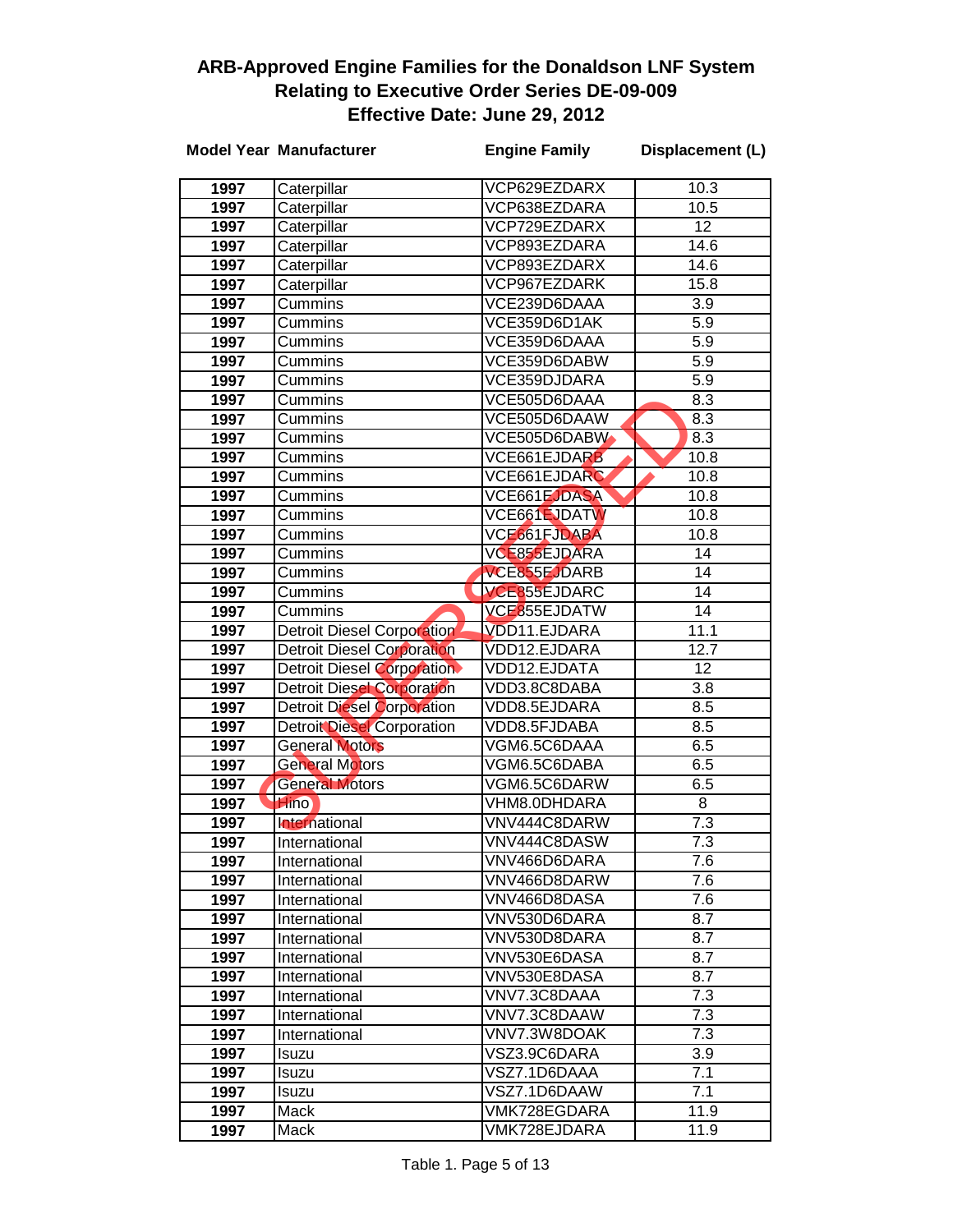|              | <b>Model Year Manufacturer</b>    | <b>Engine Family</b>         | Displacement (L)        |
|--------------|-----------------------------------|------------------------------|-------------------------|
| 1997         | Mack                              | VMK728EJDAYW                 | 11.9                    |
| 1997         | <b>Mitsubishi</b>                 | VMT238C7DBAA                 | 3.9                     |
| 1997         | Mitsubishi                        | VMT358D7DBAA                 | 5.9                     |
| 1997         | Mitsubishi                        | VMT460D7DBAA                 | $\overline{7.5}$        |
| 1997         | Nissan                            | VND254C6DAAA                 | 4.2                     |
| 1997         | Nissan                            | VND423D6DAAA                 | 6.9                     |
| 1997         | Renault                           | VR3377D8DAAW                 | 6.2                     |
| 1997         | Renault                           | VR3377D8DABW                 | 6.2                     |
| 1997         | Volvo                             | <b>VVT12.EJDBRA</b>          | 12.1                    |
| 1997         | Volvo                             | VVT6.7D6DBRA                 | 6.7                     |
|              |                                   |                              |                         |
| 1998         | Caterpillar                       | WCPXH0442HRK                 | $\overline{7.2}$        |
| 1998         | Caterpillar                       | WCPXH0442HSK                 | 7.2                     |
| 1998         | Caterpillar                       | WCPXH0629ERK                 | 10.3                    |
| 1998         | Caterpillar                       | WCPXH0729ERK                 | 12                      |
| 1998         | Caterpillar                       | WCPXH0893ERK                 | 14.6                    |
| 1998         | Caterpillar                       | WCPXH0967ERK                 | 15.9                    |
| 1998         | Cummins                           | WCEXH0359BAD                 | 5.9                     |
| 1998         | Cummins                           | WCEXH0359BAE                 | 5.9                     |
| 1998         | Cummins                           | WCEXH0505CAC                 | 8.3                     |
| 1998         | Cummins                           | WCEXH0505CAD                 | 8.3                     |
| 1998         | Cummins                           | WCEXH0505CAE                 | 8.3                     |
| 1998         | Cummins                           | WCEXH0505CAF                 | 8.3                     |
| 1998         | Cummins                           | WCEXH0661MAA                 | 10.8                    |
| 1998         | Cummins                           | WCEXH0661MAB                 | 10.8                    |
| 1998         | Cummins                           | WCEXH0661MAC                 | 10.8                    |
| 1998         | Cummins                           | WCEXH0661MAD                 | 10.8                    |
| 1998         | Cummins                           | WCEXH0661MAE                 | 10.8                    |
| 1998         | Cummins <sup>®</sup>              | WCEXH0855NAA                 | $\overline{14}$         |
| 1998         | <b>Cummins</b>                    | WCEXH0855NAB                 | $\overline{14}$         |
| 1998         | <b>Cummins</b>                    | WCEXH0855NAC                 | 14                      |
| 1998         | <b>Cummins</b>                    | WCEXH0912XAA                 | 15                      |
| 1998         | <b>Detroit Diesel Corporation</b> | WDDXH03.8C1C                 | 3.8                     |
| 1998         | <b>Detroit Diesel Corporation</b> | WDDXH08.5EJD                 | 8.5                     |
| 1998         | <b>Detroit Diesel Corporation</b> | WDDXH08.5FJC                 | 8.5                     |
| 1998         | <b>Detroit Diesel Corporation</b> | WDDXH11.1EHD                 | 11.1                    |
| 1998         | <b>Detroit Diesel Corporation</b> | WDDXH12.7EGD                 | 12.7                    |
| 1998         | <b>General Motors</b>             | WGMXH06.5522                 | 6.5                     |
| 1998         | <b>General Motors</b>             | WGMXH06.5523                 | 6.5                     |
| 1998         | Hino                              | WHMXH08.0JTR<br>WNVXH0444CCB | 5.3                     |
| 1998         | International                     |                              | 7.3<br>7.3              |
| 1998         | International                     | WNVXH0444CCD                 | 7.6                     |
| 1998         | International<br>International    | WNVXH0466CCB<br>WNVXH0466CCD | 7.6                     |
| 1998         |                                   | WNVXH0530CCB                 | 8.7                     |
| 1998         | International                     | WNVXH0530CCD                 |                         |
| 1998<br>1998 | International                     | WSZXH07.84RA                 | 8.7<br>$\overline{7.8}$ |
| 1998         | Isuzu<br>Mack                     | WMKXH11.9E51                 | 11.9                    |
| 1998         | Mack                              | WMKXH11.9E52                 | 11.9                    |
| 1998         | Mack                              | WMKXH11.9E53                 | 11.9                    |
|              |                                   |                              |                         |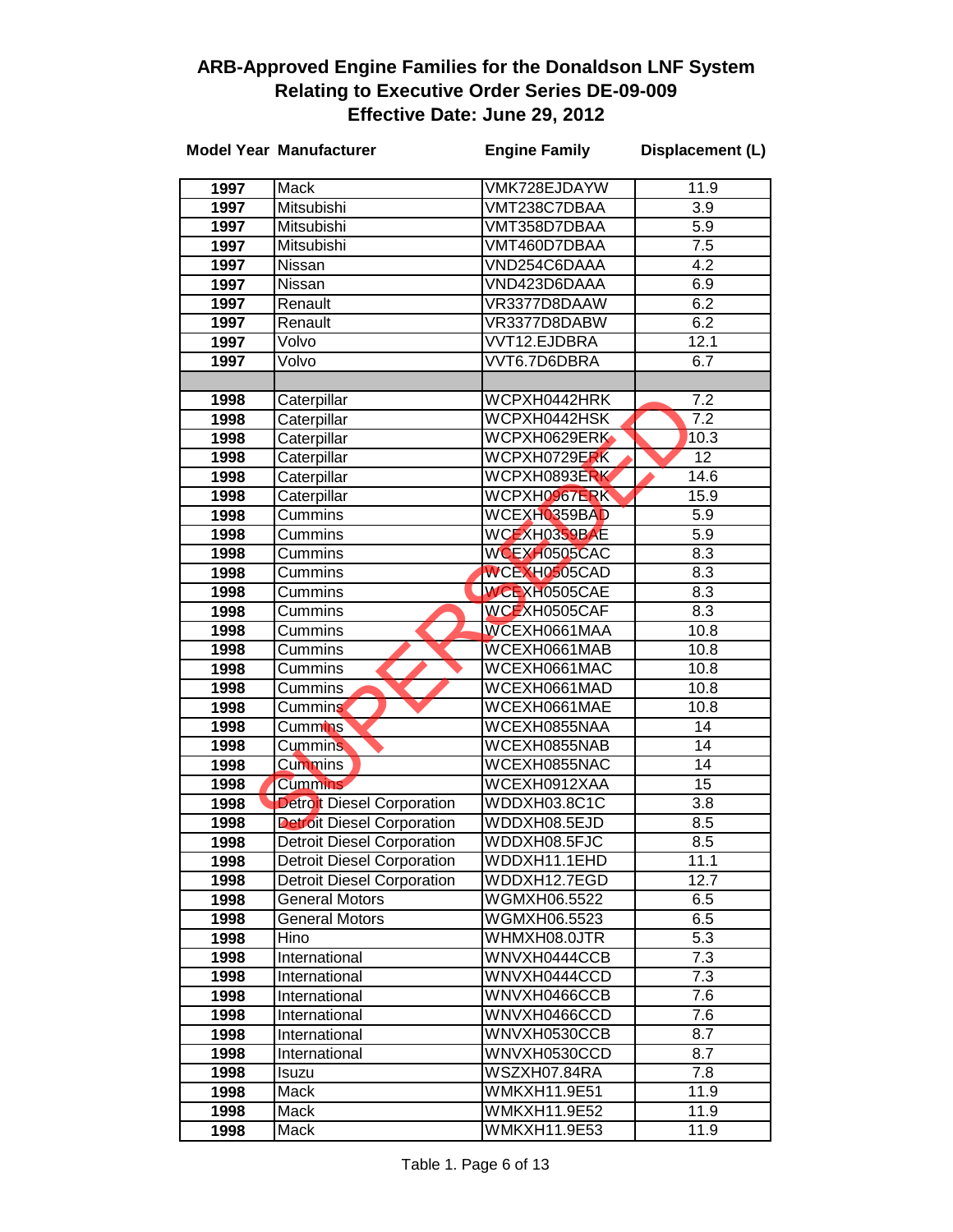|              | <b>Model Year Manufacturer</b>                                         | <b>Engine Family</b>         | Displacement (L)        |
|--------------|------------------------------------------------------------------------|------------------------------|-------------------------|
| 1998         | Mercedes Benz                                                          | WMBXH4.25DJA                 | 4.2                     |
| 1998         | Nissan                                                                 | WNDXH04.2TAB                 | 4.2                     |
| 1998         | Nissan                                                                 | WNDXH06.9FAB                 | 6.9                     |
| 1998         | Volvo                                                                  | WVTXH07.350S                 | $\overline{7.3}$        |
| 1998         | Volvo                                                                  | <b>WVTXH12.150S</b>          | 12.1                    |
|              |                                                                        |                              |                         |
| 1999         | Caterpillar                                                            | XCPXH0442HRK                 | $\overline{7.2}$        |
| 1999         | Caterpillar                                                            | XCPXH0442HSK                 | $\overline{7.2}$        |
| 1999         | Caterpillar                                                            | XCPXH0629ERK                 | 10.3                    |
| 1999         | Caterpillar                                                            | XCPXH0729ERK                 | $\overline{12}$         |
| 1999         | Caterpillar                                                            | XCPXH0893ERK                 | 14.6                    |
| 1999         | Caterpillar                                                            | XCPXH0967ERK                 | 15.8                    |
| 1999         | Cummins                                                                | XCEXH0359BAI                 | 5.9                     |
| 1999         | Cummins                                                                | XCEXH0359BAJ                 | 5.9                     |
| 1999         | Cummins                                                                | XCEXH0359BAK                 | 5.9                     |
| 1999         | Cummins                                                                | XCEXH0505CAC                 | 8.3                     |
| 1999         | Cummins                                                                | XCEXH0505CAD                 | 8.3                     |
| 1999         | Cummins                                                                | XCEXH0505CAE                 | 8.3                     |
| 1999         | Cummins                                                                | XCEXH0505CAF                 | 8.3                     |
| 1999         | Cummins                                                                | XCEXH0661MAC                 | 10.8                    |
| 1999         | Cummins                                                                | XCEXH0661MAG                 | 10.8                    |
| 1999         | Cummins                                                                | XCEXH0661MAH                 | 10.8                    |
| 1999         | Cummins                                                                | XCEXH0661MAI                 | 10.8                    |
| 1999         | Cummins                                                                | XCEXH0855NAD                 | $\overline{14}$         |
| 1999         | Cummins                                                                | XCEXH0855NAE                 | $\overline{14}$         |
| 1999         | Cummins                                                                | XCEXH0855NAF                 | $\overline{14}$         |
| 1999         | Cummins                                                                | XCEXH0912XAB                 | 14.9                    |
| 1999         | Cummins                                                                | XCEXH0912XAD                 | 14.9                    |
| 1999         | Daimler Benz                                                           | XMBXH4.25DJA                 | 4.2                     |
| 1999<br>1999 | Daimler Benz                                                           | XMBXH6.37DJA<br>XDDXH03.8C1N | 6.3<br>$\overline{3.8}$ |
| 1999         | <b>Detroit Diesel Corporation</b><br><b>Detroit Diesel Corporation</b> | XDDXH08.5EJL                 | 8.5                     |
| 1999         | <b>Detroit Diesel Corporation</b>                                      | XDDXH08.5FJN                 | 8.5                     |
| 1999         | <b>Detroit Diesel Corporation</b>                                      | XDDXH11.1EHL                 | 11.1                    |
| 1999         | <b>Detroit Diesel Corporation</b>                                      | XDDXH12.7EGL                 | 12.7                    |
| 1999         | <b>Detroit Diesel Corporation</b>                                      | XDDXH14.0ELL                 | 14                      |
| 1999         | <b>General Motors</b>                                                  | XGMXH06.5523                 | 6.5                     |
| 1999         | Hino                                                                   | XHMXH08.0JTR                 | 8                       |
| 1999         | International                                                          | XNVXH0444ANA                 | 7.3                     |
| 1999         | International                                                          | XNVXH0444ANB                 | 7.3                     |
| 1999         | International                                                          | XNVXH0466ANA                 | 7.6                     |
| 1999         | International                                                          | XNVXH0466ANB                 | 7.6                     |
| 1999         | International                                                          | XNVXH0530ACT                 | 8.6                     |
| 1999         | International                                                          | XNVXH0530ANA                 | 8.6                     |
| 1999         | International                                                          | XNVXH0530ANB                 | 8.6                     |
| 1999         | International                                                          | XNVXH07.3ACA                 | 7.3                     |
| 1999         | International                                                          | XNVXH07.3ANE                 | 7.3                     |
| 1999         | Isuzu                                                                  | XSZXH04.83AA                 | 4.8                     |
| 1999         | Isuzu                                                                  | XSZXH07.84RA                 | 7.8                     |
| 1999         | Mack                                                                   | XMKXH11.9E54                 | 11.9                    |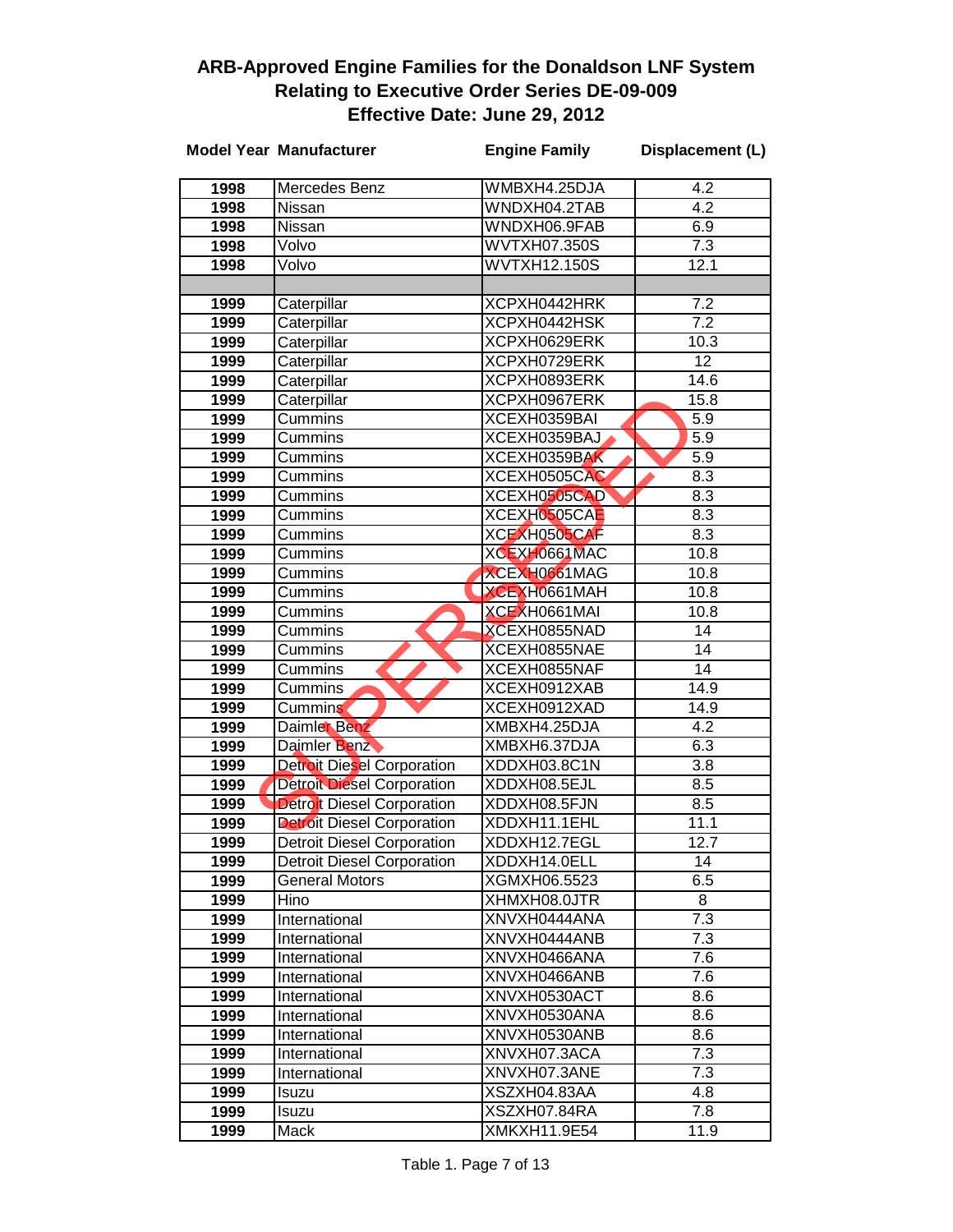|              | <b>Model Year Manufacturer</b>            | <b>Engine Family</b>         | Displacement (L)       |
|--------------|-------------------------------------------|------------------------------|------------------------|
| 1999         | Mitsubishi                                | XMTXH03.9D4A                 | 3.9                    |
| 1999         | Mitsubishi                                | XMTXH05.8D6A                 | $\overline{5.8}$       |
| 1999         | Mitsubishi                                | XMTXH07.5D6A                 | 7.5                    |
| 1999         | Nissan                                    | XNDXH04.6FAB                 | 4.6                    |
| 1999         | Nissan                                    | XNDXH06.9FAB                 | 6.9                    |
| 1999         | Renault                                   | XR3XH0377KWC                 | 6.2                    |
| 1999         | Renault                                   | XR3XH0377LWC                 | 6.2                    |
| 1999         | Volvo                                     | XVTXH07.350S                 | 7.3                    |
| 1999         | Volvo                                     | XVTXH07.399B                 | $\overline{7.3}$       |
| 1999         | Volvo                                     | XVTXH12.150S                 | 12.1                   |
|              |                                           |                              |                        |
| 2000         | Caterpillar                               | YCPXH0442HRK                 | 7.2                    |
| 2000         | Caterpillar                               | YCPXH0629ERK                 | 10.3                   |
| 2000         | Caterpillar                               | YCPXH0729ERK                 | $\overline{12}$        |
| 2000         | Caterpillar                               | YCPXH0893ERK                 | 14.6                   |
| 2000         | Caterpillar                               | YCPXH0967ERK                 | 15.9                   |
| 2000         | Cummins                                   | YCEXH0359BAL                 | 5.9                    |
| 2000         | Cummins                                   | YCEXH0359BAO                 | 5.9                    |
| 2000         | Cummins                                   | YCEXH0359BAP                 | 5.9                    |
| 2000         | Cummins                                   | YCEXH0505CAF                 | 8.3                    |
| 2000         | Cummins                                   | YCEXH0505CAG                 | 8.3                    |
| 2000         | Cummins                                   | YCEXH0505CAH                 | 8.3                    |
| 2000         | Cummins                                   | YCEXH0505CAI                 | 8.3                    |
| 2000         | Cummins                                   | YCEXH0540LAA                 | 8.8                    |
| 2000         | Cummins                                   | YCEXH0661MAG                 | 10.8                   |
| 2000         | Cummins                                   | YCEXH0661MAH                 | 10.8                   |
| 2000         | Cummins                                   | YCEXH0661MAI                 | 10.8                   |
| 2000         | Cummins                                   | YCEXH0855NAD                 | 14                     |
| 2000         | Cummins <sup>®</sup>                      | YCEXH0855NAE                 | 14                     |
| 2000         | <b>Cummins</b>                            | YCEXH0855NAF                 | 14                     |
| 2000         | <b>Cummins</b>                            | YCEXH0912XAC                 | 14.9                   |
| 2000         | <b>Cummins</b>                            | YCEXH0912XAD                 | 14.9                   |
| 2000         | <b>Cummins</b>                            | YCEXH0912XAE                 | 14.9                   |
| 2000         | <b>DaimlerChrysler</b>                    | YMBXH4.25DJA                 | 4.3                    |
| 2000         | DaimlerChrysler                           | YMBXH6.37DJA                 | 6.4                    |
| 2000         | <b>Detroit Diesel Corporation</b>         | YDDXH03.8C1N                 | 3.8                    |
| 2000         | <b>Detroit Diesel Corporation</b>         | YDDXH08.5EJB                 | 8.5                    |
| 2000         | <b>Detroit Diesel Corporation</b>         | YDDXH08.5EJL                 | 8.5                    |
| 2000         | <b>Detroit Diesel Corporation</b>         | YDDXH08.5FJN                 | 8.5                    |
| 2000         | <b>Detroit Diesel Corporation</b>         | YDDXH12.7EGL<br>YDDXH14.0ELL | 12.7                   |
| 2000         | <b>Detroit Diesel Corporation</b><br>Hino | YHMXH05.3JTD                 | 14<br>$\overline{5.3}$ |
| 2000         |                                           | YHMXH08.0JTP                 |                        |
| 2000<br>2000 | Hino<br>Hino                              | YHMXH08.0JTR                 | 8.0<br>8.0             |
| 2000         | International                             | YNVXH0444ACT                 | 7.3                    |
| 2000         | International                             | YNVXH0444ANA                 | 7.3                    |
| 2000         | International                             | YNVXH0444ANB                 | 7.3                    |
| 2000         | International                             | YNVXH0444ANC                 | 7.3                    |
| 2000         | International                             | YNVXH0466ANA                 | 7.6                    |
| 2000         | International                             | YNVXH0466ANB                 | 7.6                    |
|              |                                           |                              |                        |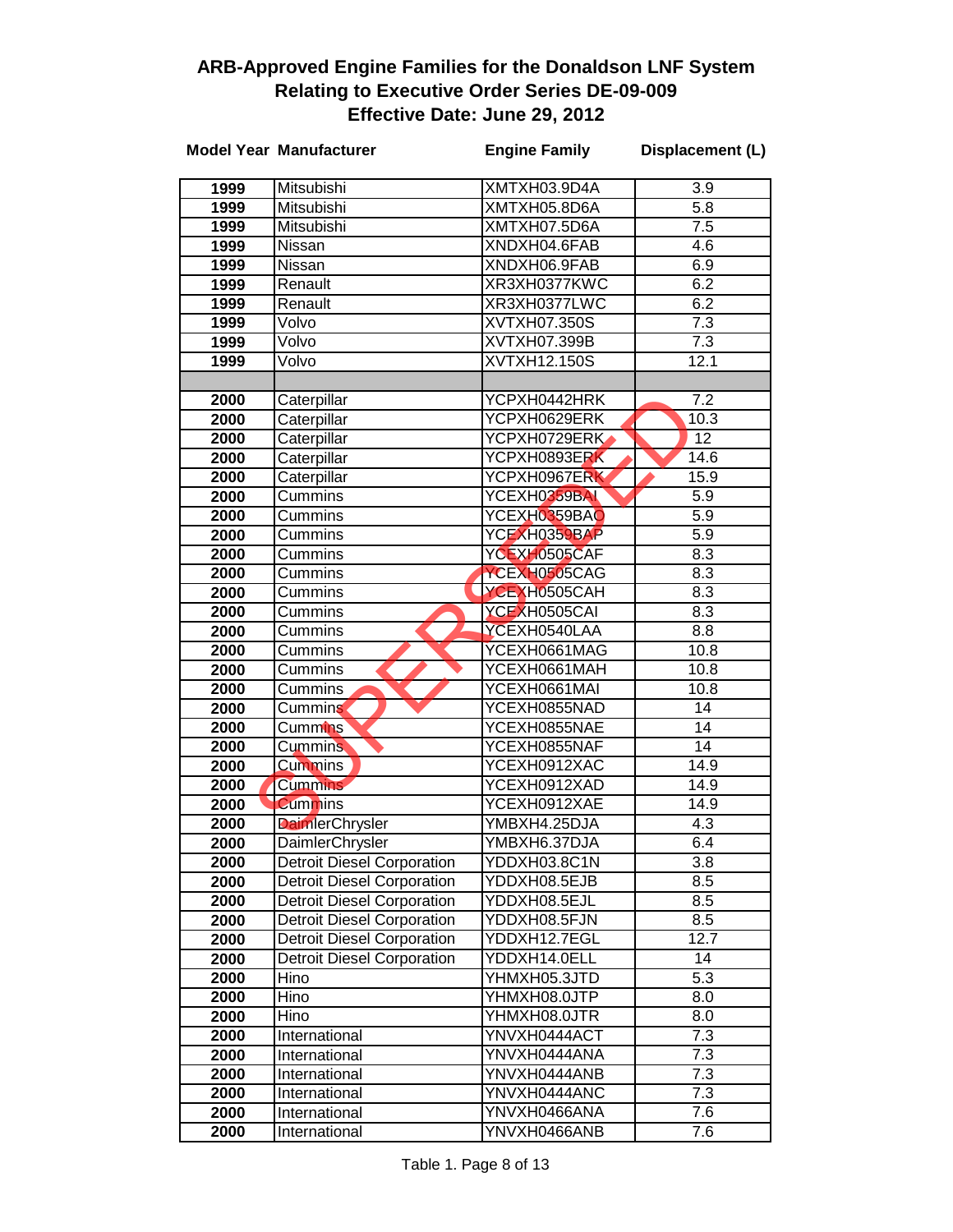|              | <b>Model Year Manufacturer</b> | <b>Engine Family</b>         | Displacement (L)        |
|--------------|--------------------------------|------------------------------|-------------------------|
|              |                                |                              |                         |
| 2000         | International                  | YNVXH0530ACT                 | 8.7<br>$\overline{8.7}$ |
| 2000         | International                  | YNVXH0530ANA                 |                         |
| 2000         | International                  | YNVXH0530ANB                 | 8.7                     |
| 2000         | International                  | YNVXH07.3ANA                 | 7.3                     |
| 2000         | Isuzu                          | YSZXH04.83AA                 | 4.8                     |
| 2000         | Isuzu<br>Mack                  | YSZXH07.84RA<br>YMKXH11.9E56 | 7.8                     |
| 2000         | Mack                           | <b>YMKXH11.9V57</b>          | 11.9<br>11.9            |
| 2000         |                                |                              | $\overline{3.9}$        |
| 2000         | Mitsubishi<br>Mitsubishi       | YMTXH03.9D4A<br>YMTXH05.8D6A | 5.8                     |
| 2000         | Mitsubishi                     | YMTXH07.5D6A                 | $\overline{7.5}$        |
| 2000         |                                | YNDXH04.6FAB                 | 4.6                     |
| 2000         | Nissan                         | YNDXH06.9FAB                 | 6.9                     |
| 2000         | Nissan<br>Renault              | YR3XH0377KWC                 | 6.2                     |
| 2000<br>2000 | Volvo                          | <b>YVTXH07.350S</b>          | 7.3                     |
| 2000         | Volvo                          | <b>YVTXH12.150S</b>          | 12.1                    |
|              |                                |                              |                         |
| 2001         | Caterpillar                    | 1CPXH0442HAK                 | 7.2                     |
| 2001         | Caterpillar                    | 1CPXH0442HBK                 | 7.2                     |
| 2001         | Caterpillar                    | 1CPXH0442HRK                 | $\overline{7.2}$        |
| 2001         | Caterpillar                    | 1CPXH0629ERK                 | 10.3                    |
| 2001         | Caterpillar                    | 1CPXH0729ERK                 | 12                      |
| 2001         | Caterpillar                    | 1CPXH0893ERK                 | 14.7                    |
| 2001         | Caterpillar                    | 1CPXH0967ERK                 | 15.9                    |
| 2001         | Cummins                        | 1CEXH0239BAD                 | $\overline{3.9}$        |
| 2001         | Cummins                        | 1CEXH0239BAE                 | 3.9                     |
| 2001         | Cummins                        | 1CEXH0359BAO                 | 5.9                     |
| 2001         | Cummins                        | 1CEXH0359BAU                 | 5.9                     |
| 2001         | Cummins <sup>1</sup>           | 1CEXH0359BAV                 | 5.9                     |
| 2001         | <b>Cummins</b>                 | 1CEXH0505CAM                 | 8.3                     |
| 2001         | <b>Cummins</b>                 | 1CEXH0505CAN                 | 8.3                     |
| 2001         | <b>Cummins</b>                 | 1CEXH0505CAO                 | 8.3                     |
| 2001         | <b>Cummins</b>                 | 1CEXH0505CAP                 | 8.3                     |
| 2001         | <b>Cummins</b>                 | 1CEXH0540LAA                 | 8.9                     |
| 2001         | Cummins                        | 1CEXH0540LAB                 | 8.9                     |
| 2001         | Cummins                        | 1CEXH0540LAC                 | 8.8                     |
| 2001         | Cummins                        | 1CEXH0661MAP                 | 10.9                    |
| 2001         | Cummins                        | 1CEXH0661MAQ                 | 10.9                    |
| 2001         | Cummins                        | 1CEXH0661MAR                 | 10.9                    |
| 2001         | Cummins                        | 1CEXH0855NAD                 | 14                      |
| 2001         | Cummins                        | 1CEXH0855NAE                 | 14                      |
| 2001         | Cummins                        | 1CEXH0855NAF                 | 14                      |
| 2001         | Cummins                        | 1CEXH0912XAC                 | 15                      |
| 2001         | Cummins                        | 1CEXH0912XAD                 | 15                      |
| 2001         | Cummins                        | 1CEXH0912XAE                 | 15                      |
| 2001         | DaimlerChrysler                | 1MBXH12.0DJA                 | 12                      |
| 2001         | <b>DaimlerChrysler</b>         | 1MBXH12.8DJA                 | 12.8                    |
| 2001         | DaimlerChrysler                | 1MBXH4.25DJA                 | 4.25                    |
| 2001         | DaimlerChrysler                | 1MBXH6.37DJA                 | 6.37                    |
| 2001         | DaimlerChrysler                | 1MBXH6.37DJC                 | 6.37                    |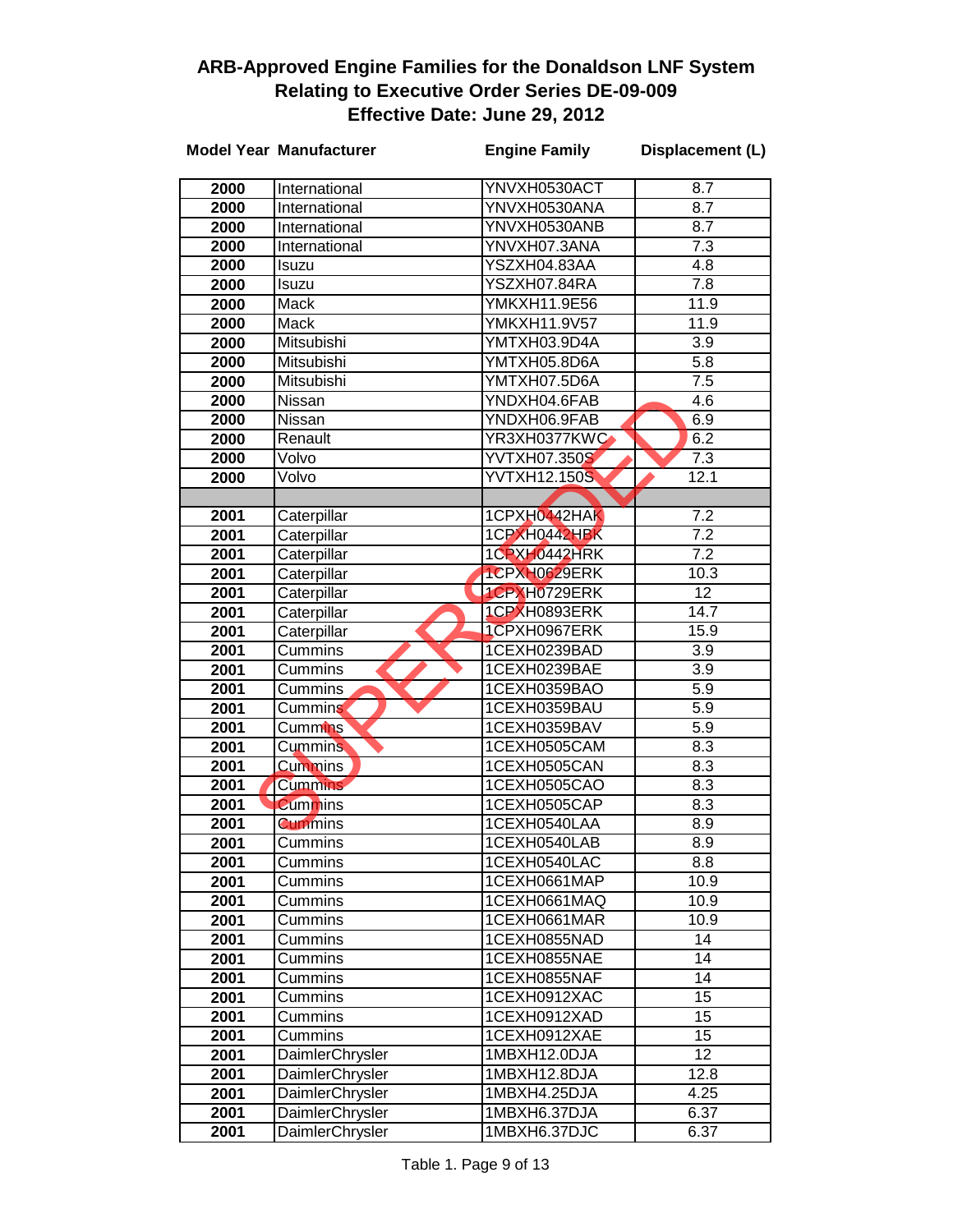|      | <b>Model Year Manufacturer</b>    | <b>Engine Family</b> | Displacement (L)  |
|------|-----------------------------------|----------------------|-------------------|
| 2001 | <b>Detroit Diesel Corporation</b> | 1DDXH08.5EJB         | 8.5               |
| 2001 | <b>Detroit Diesel Corporation</b> | 1DDXH08.5EJL         | 8.5               |
| 2001 | <b>Detroit Diesel Corporation</b> | 1DDXH08.5FJY         | $\overline{8.5}$  |
| 2001 | <b>Detroit Diesel Corporation</b> | 1DDXH12.7EGL         | 12.7              |
| 2001 | <b>Detroit Diesel Corporation</b> | 1DDXH14.0ELL         | 14                |
| 2001 | Hino                              | 1HMXH05.3JTD         | $\overline{5.3}$  |
| 2001 | Hino                              | 1HMXH08.0JTP         | 8                 |
| 2001 | Hino                              | 1HMXH08.0JTR         | $\overline{8}$    |
| 2001 | International                     | 1NVXH0444ANA         | 7.3               |
| 2001 | International                     | 1NVXH0444ANB         | $\overline{7.3}$  |
| 2001 | International                     | 1NVXH0444ANC         | $\overline{7.3}$  |
| 2001 | International                     | 1NVXH0466ANA         | $\overline{7.6}$  |
| 2001 | International                     | 1NVXH0466ANB         | $\overline{7.6}$  |
| 2001 | International                     | 1NVXH0530ACT         | 8.7               |
| 2001 | International                     | 1NVXH0530ANA         | 8.7               |
| 2001 | International                     | 1NVXH0530ANB         | 8.7               |
| 2001 | International                     | 1NVXH07.3ACE         | 7.3               |
| 2001 | International                     | 1NVXH07.3ANA         | 7.3               |
| 2001 | Mack                              | 1MKXH11.9H56         | 11.9              |
| 2001 | Mack                              | 1MKXH11.9H59         | 11.9              |
| 2001 | Mack                              | <b>1MKXH11.9V57</b>  | 11.9              |
| 2001 | Mack                              | <b>1MKXH11.9V60</b>  | 11.9              |
| 2001 | <b>Mack</b>                       | 1MKXH11.9V61         | 11.9              |
| 2001 | Mitsubishi                        | 1MTXH03.9D4A         | $\overline{3.9}$  |
| 2001 | Mitsubishi                        | 1MTXH04.8M5A         | 4.8               |
| 2001 | Mitsubishi                        | 1MTXH05.8D6A         | 5.8               |
| 2001 | Mitsubishi                        | 1MTXH07.5D6A         | $\overline{7.5}$  |
| 2001 | Nissan                            | 1NDXH04.6FAB         | 4.6               |
| 2001 | <b>Nissan</b>                     | 1NDXH06.9FAB         | 6.9               |
| 2001 | Volvo                             | 1VTXH07.350S         | 7.3               |
| 2001 | Volvo                             | 1VTXH12.150S         | $\overline{12.1}$ |
|      |                                   |                      |                   |
| 2002 | Caterpillar                       | 2CPXH0442HAK         | 7.2               |
| 2002 | <b>Caterpillar</b>                | 2CPXH0442HBV         | $\overline{7.2}$  |
| 2002 | Caterpillar                       | 2CPXH0442HBX         | $\overline{7.2}$  |
| 2002 | Caterpillar                       | 2CPXH0442HRK         | 7.2               |
| 2002 | Caterpillar                       | 2CPXH0629EBX         | 10.3              |
| 2002 | Caterpillar                       | 2CPXH0629ERK         | 10.3              |
| 2002 | Caterpillar                       | 2CPXH0729EBX         | 12 <sup>2</sup>   |
| 2002 | Caterpillar                       | 2CPXH0729ERK         | 12                |
| 2002 | Caterpillar                       | 2CPXH0893EBX         | 14.6              |
| 2002 | Caterpillar                       | 2CPXH0893ERK         | 14.6              |
| 2002 | Caterpillar                       | 2CPXH0967ERK         | 15.9              |
| 2002 | Cummins                           | 2CEXH0239BAD         | 3.9               |
| 2002 | Cummins                           | 2CEXH0239BAE         | 3.9               |
| 2002 | Cummins                           | 2CEXH0359BAB         | 5.9               |
| 2002 | Cummins                           | 2CEXH0359BAO         | 5.9               |
| 2002 | Cummins                           | 2CEXH0505CAM         | 8.3               |
| 2002 | Cummins                           | 2CEXH0505CAN         | 8.3               |
| 2002 | Cummins                           | 2CEXH0505CAQ         | 8.3               |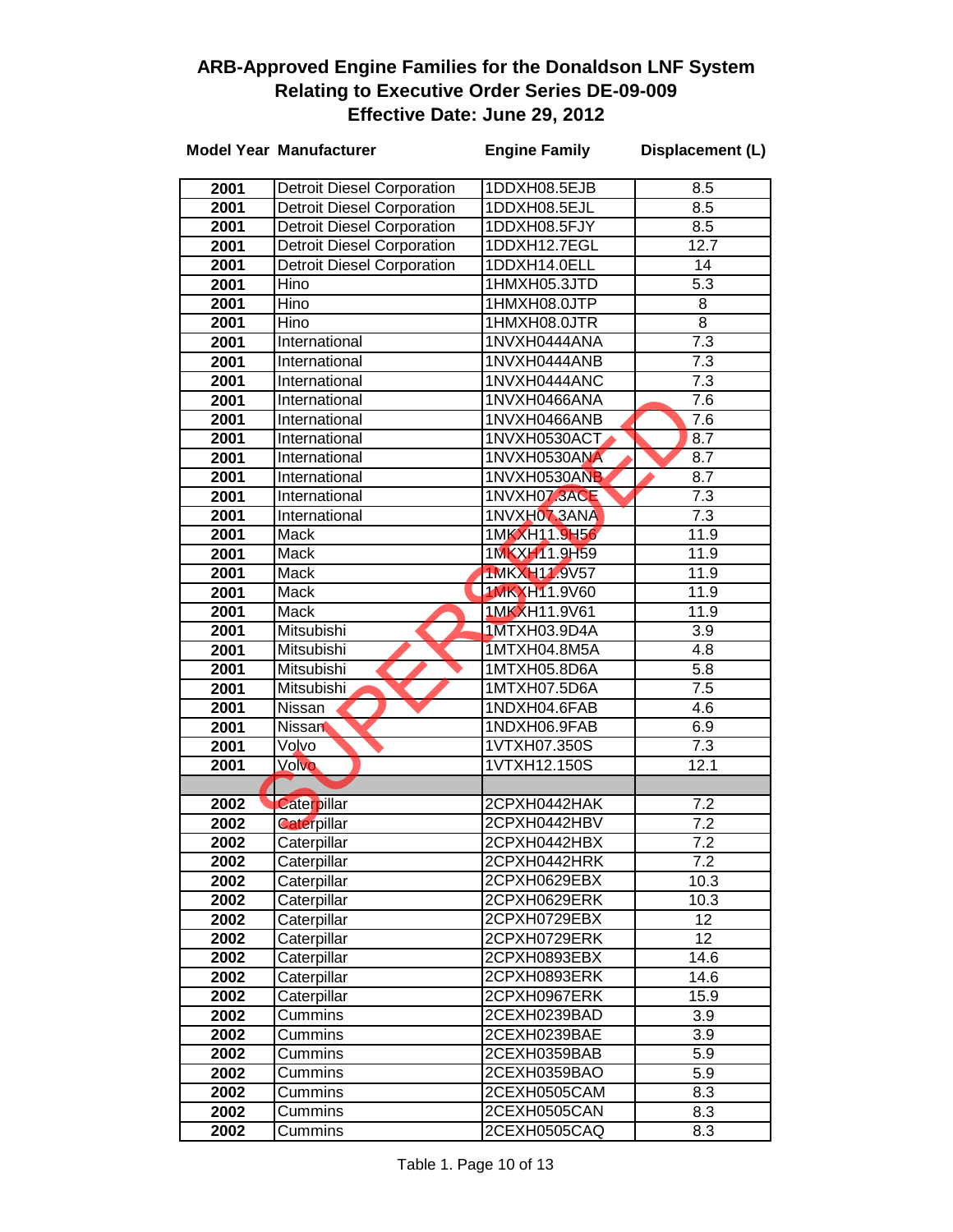|      | <b>Model Year Manufacturer</b>    | <b>Engine Family</b> | Displacement (L) |
|------|-----------------------------------|----------------------|------------------|
| 2002 | Cummins                           | 2CEXH0540LAB         | 8.8              |
| 2002 | Cummins                           | 2CEXH0540LAC         | 8.8              |
| 2002 | Cummins                           | 2CEXH0661MAP         | 10.8             |
| 2002 | Cummins                           | 2CEXH0661MAS         | 10.8             |
| 2002 | Cummins                           | 2CEXH0855NAA         | 14.0             |
| 2002 | Cummins                           | 2CEXH0912XAF         | 15.0             |
| 2002 | <b>DaimlerChrysler</b>            | 2MBXH12.0DJA         | 12               |
| 2002 | DaimlerChrysler                   | 2MBXH12.8DJA         | 12.8             |
| 2002 | DaimlerChrysler                   | 2MBXH15.9DJB         | 15.9             |
| 2002 | DaimlerChrysler                   | 2MBXH4.25DJA         | 4.3              |
| 2002 | <b>DaimlerChrysler</b>            | 2MBXH6.37DJA         | 6.4              |
| 2002 | DaimlerChrysler                   | 2MBXH6.37DJC         | 6.4              |
| 2002 | <b>Detroit Diesel Corporation</b> | 2DDXH08.5EJL         | 8.5              |
| 2002 | <b>Detroit Diesel Corporation</b> | 2DDXH08.5FJY         | 8.5              |
| 2002 | <b>Detroit Diesel Corporation</b> | 2DDXH12.7EGL         | 12.7             |
| 2002 | <b>Detroit Diesel Corporation</b> | 2DDXH12.7FGN         | 12.7             |
| 2002 | <b>Detroit Diesel Corporation</b> | 2DDXH14.0ELL         | 14               |
| 2002 | <b>General Engine Products</b>    | 2GEPH06.5521         | 6.5              |
| 2002 | <b>General Motors</b>             | 2GMXH06.5521         | 6.5              |
| 2002 | Hino                              | 2HMXH05.3JTD         | 5.3              |
| 2002 | Hino                              | 2HMXH08.0JTP         | 8                |
| 2002 | Hino                              | 2HMXH08.0JTR         | 8                |
| 2002 | International                     | 2NVXH0444ANA         | $\overline{7.3}$ |
| 2002 | International                     | 2NVXH0444ANB         | 7.3              |
| 2002 | International                     | 2NVXH0444ANC         | 7.3              |
| 2002 | International                     | 2NVXH0466ANA         | 7.6              |
| 2002 | International                     | 2NVXH0466ANB         | 7.6              |
| 2002 | International                     | 2NVXH0530ANA         | 8.7              |
| 2002 | International                     | 2NVXH0530ANB         | 8.7              |
| 2002 | International                     | 2NVXH0530ANC         | 8.7              |
| 2002 | International                     | 2NVXH07.3ACE         | $\overline{7.3}$ |
| 2002 | <b>International</b>              | 2NVXH07.3ANA         | 7.3              |
| 2002 | <b>Isuzu</b>                      | 2SZXH04.83AA         | 6.6              |
| 2002 | <b>Isuzu</b>                      | 2SZXH06.64RA         | 6.6              |
| 2002 | <b>Isuzu</b>                      | 2SZXH07.84RA         | 7.8              |
| 2002 | Mack                              | 2MKXH11.9H59         | 11.9             |
| 2002 | Mack                              | 2MKXH11.9H63         | 11.9             |
| 2002 | Mack                              | 2MKXH11.9V60         | 11.9             |
| 2002 | Mack                              | 2MKXH11.9V61         | 11.9             |
| 2002 | Mack                              | 2MKXH11.9V65         | 11.9             |
| 2002 | Mack                              | 2MKXH11.9V66         | 11.9             |
| 2002 | Mack                              | 2MKXH11.9V67         | 11.9             |
| 2002 | Mitsubishi                        | 2MTXH03.9D4A         | 3.9              |
| 2002 | Mitsubishi                        | 2MTXH04.8M5A         | 4.8              |
| 2002 | Mitsubishi                        | 2MTXH05.8D6A         | 5.8              |
| 2002 | Mitsubishi                        | 2MTXH07.5D6A         | 7.5              |
| 2002 | Nissan                            | 2NDXH04.6FAB         | 4.6              |
| 2002 | Nissan                            | 2NDXH06.9FAB         | 6.9              |
| 2002 | Renault                           | 2R3XH0377BNA         | 6.2              |
| 2002 | Renault                           | 2R3XH0377CNA         | 6.2              |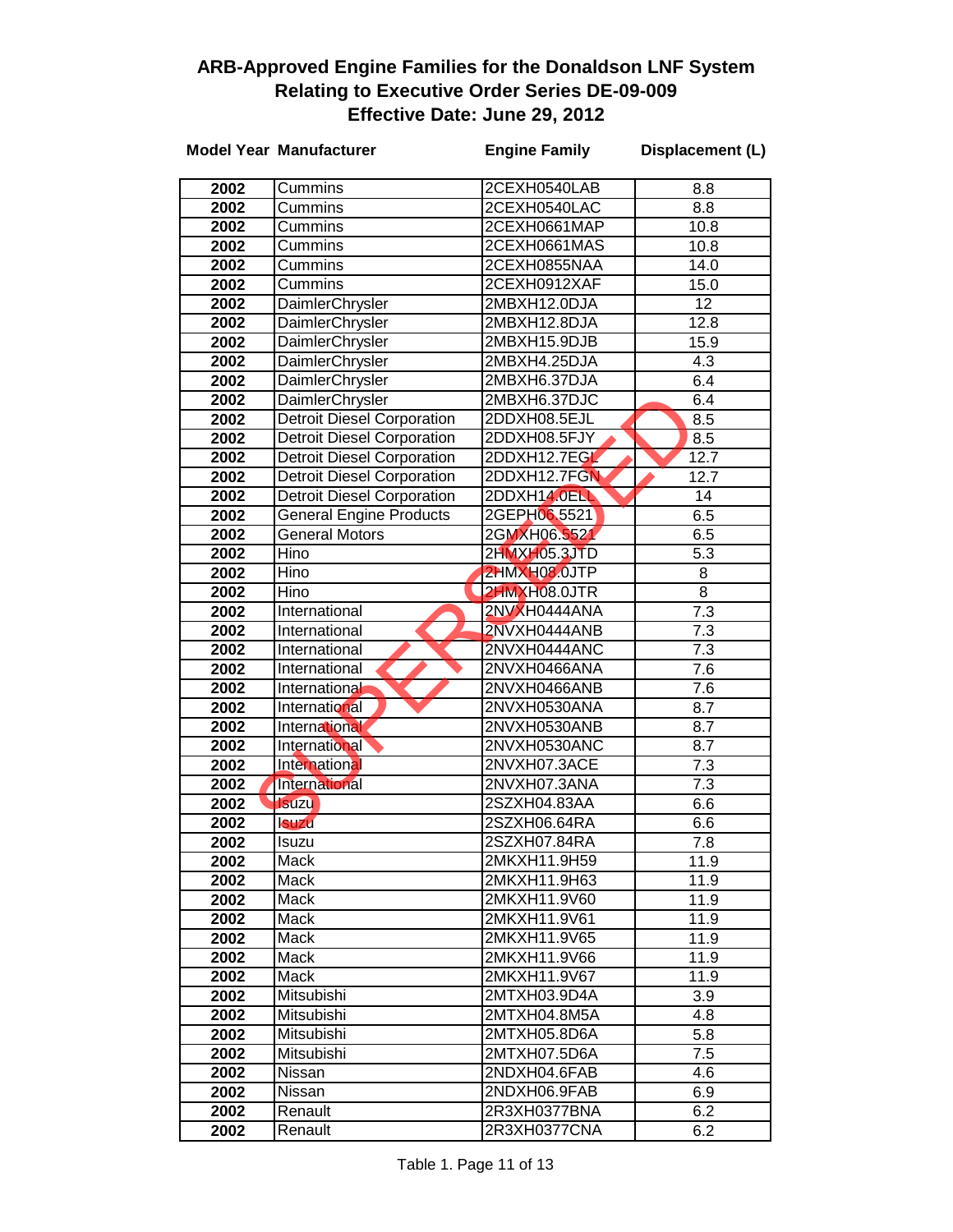|              | <b>Model Year Manufacturer</b> | <b>Engine Family</b>         | Displacement (L) |
|--------------|--------------------------------|------------------------------|------------------|
| 2002         | Volvo                          | 2VTXH07.350S                 | 7.3              |
| 2002         | Volvo                          | 2VTXH12.150S                 | 12.1             |
|              |                                |                              |                  |
| 2003         | Caterpillar                    | 3CPXH0442HBV                 | 7.2              |
| 2003         | Caterpillar                    | 3CPXH0442HBX                 | 7.2              |
| 2003         | Cummins                        | 3CEXH0239BAD                 | $\overline{3.9}$ |
| 2003         | Cummins                        | 3CEXH0505CAN                 | 8.3              |
| 2003         | Cummins                        | 3CEXH0505CAQ                 | 8.3              |
| 2003         | Cummins                        | 3CEXH0540LAC                 | 8.8              |
| 2003         | DaimlerChrysler                | 3MBXH12.0DJA                 | 12               |
| 2003         | DaimlerChrysler                | 3MBXH12.8DJA                 | 12.8             |
| 2003         | DaimlerChrysler                | 3MBXH15.9DJB                 | 11.9             |
| 2003         | DaimlerChrysler                | 3MBXH4.25DJA                 | 4.3              |
| 2003         | DaimlerChrysler                | 3MBXH4.25DJC                 | 4.3              |
| 2003         | DaimlerChrysler                | 3MBXH6.37DJA                 | 6.4              |
| 2003         | <b>DaimlerChrysler</b>         | 3MBXH6.37DJC                 | 6.4              |
| 2003         | <b>General Engine Products</b> | 3GEPH06.5521                 | 6.5              |
| 2003         | <b>General Engine Products</b> | 3GEPH06.5CFF                 | 6.5              |
| 2003         | Hino                           | 3HMXH05.3JTD                 | 5.3              |
| 2003         | Hino                           | 3HMXH08.0JTP                 | 8                |
| 2003         | Hino                           | 3HMXH08.0JTR                 | 8                |
| 2003         | International                  | 3NVXH0365AEA                 | $\overline{6}$   |
| 2003         | International                  | 3NVXH0444ANB                 | 7.3              |
| 2003         | International                  | 3NVXH0444ANC                 | 7.3              |
| 2003         | International                  | 3NVXH0466ANA                 | 7.6              |
| 2003         | International                  | 3NVXH0466ANB                 | 7.6              |
| 2003         | International                  | 3NVXH0530ANA                 | 8.7              |
| 2003         | International                  | 3NVXH0530ANB                 | 8.7              |
| 2003         | International                  | 3NVXH0530ANC                 | 8.7              |
| 2003         | Isuzu                          | 3SZXH04.83AA                 | 4.8              |
| 2003         | <b>Isuzu</b>                   | 3SZXH06.64RA                 | 6.6              |
| 2003         | <b>Isuzu</b>                   | 3SZXH07.84AA                 | 7.8              |
| 2003         | <b>Isuzu</b>                   | 3SZXH07.84RA                 | 7.8              |
| 2003         | <b>Mitsubishi</b>              | 3MTXH03.9D4A                 | 3.9              |
| 2003         | Mitsubishi                     | 3MTXH04.8M5A                 | 4.9              |
| 2003         | Mitsubishi                     | 3MTXH05.8D6A                 | 5.9              |
| 2003         | Mitsubishi                     | 3MTXH07.5D6A                 | 7.5              |
| 2003         | Nissan                         | 3NDXH04.6FAB                 | 4.6              |
| 2003         | Nissan                         | 3NDXH06.9FAB                 | 6.9              |
|              |                                |                              |                  |
| 2004         | Cummins                        | 4CEXH0505CAS                 | 8.3              |
| 2004         | Cummins<br>Cummins             | 4CEXH0505CAR                 | 8.3              |
| 2004         | International                  | 4CEXH0540LAE                 | 8.8              |
| 2004         |                                | 4NVXH0466ANA                 | 7.6              |
| 2004<br>2004 | International<br>International | 4NVXH0466ANB<br>4NVXH0530ANA | 7.6<br>8.7       |
| 2004         | International                  | 4NVXH0530ANB                 | 8.7              |
| 2004         | International                  | 4NVXH0530ANC                 | 8.7              |
|              |                                |                              |                  |